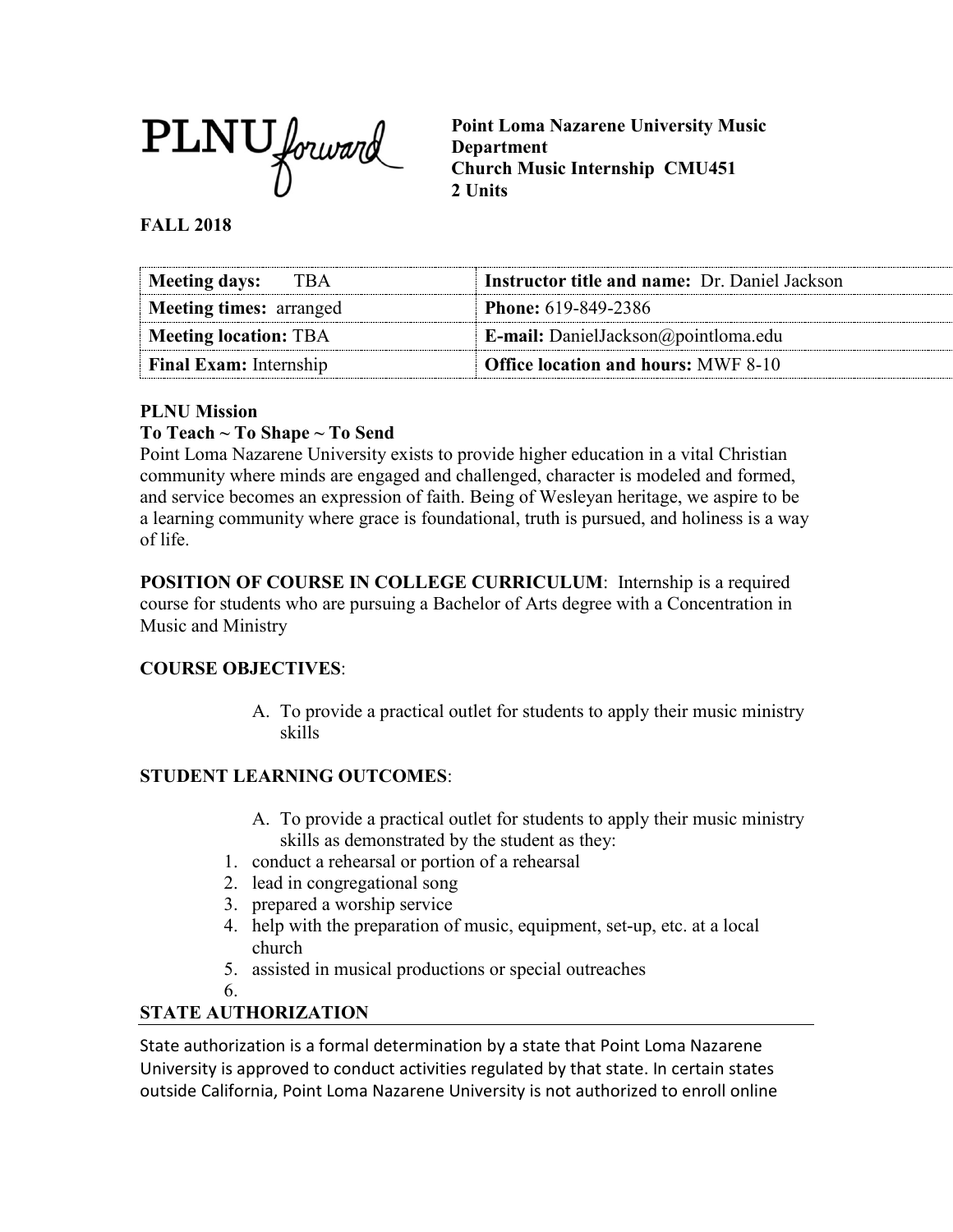(distance education) students. If a student moves to another state after admission to the program and/or enrollment in an online course, continuation within the program and/or course will depend on whether Point Loma Nazarene University is authorized to offer distance education courses in that state. It is the student's responsibility to notify the institution of any change in his or her physical location. Refer to the map using the below link to view which states allow online (distance education) outside of California. [https://www.pointloma.edu/offices/office-institutional-effectiveness](https://www.pointloma.edu/offices/office-institutional-effectiveness-research/disclosures)[research/disclosures](https://www.pointloma.edu/offices/office-institutional-effectiveness-research/disclosures)

## **EVALUATION**:

- A. The student will be evaluated on the following:
	- 1. Cooperative with advisor
	- 2. Appropriate attire
	- 3. Ability to performed duties with confidence.
	- 4. Preparation for each task
	- 5. Character
- B. Student will complete 45 hours of internship for each unit

**GRADING**: Your final grade will be determined by your assigned church administrator

**SPIRITUAL GOALS:** PLNU strives to be a place where you grow as whole persons. To this end we provide resources for our graduate students to encounter God and grow in their Christian faith. At the Mission Valley campus we have an onsite chaplain, Rev. Nancy Pitts who is available during class break times across the week. If students have questions, a desire to meet with Rev Pitts or prayer requests you can contact her directly at [gradchaplainmissionvalley@pointloma.edu.](mailto:gradchaplainmissionvalley@pointloma.edu) In addition there are resources for your Christian faith journey available at [http://www.pointloma.edu/experience/faith/graduate](mailto:gradchaplainmissionvalley@pointloma.edu.%20%20%0dIn%20addition%20there%20are%20resources%20for%20your%20Christian%20faith%20journey%20are%20available%20at%20http://www.pointloma.edu/SpiritualDevelopment/Graduate_Students.htm.%0b)[student-spiritual-life](mailto:gradchaplainmissionvalley@pointloma.edu.%20%20%0dIn%20addition%20there%20are%20resources%20for%20your%20Christian%20faith%20journey%20are%20available%20at%20http://www.pointloma.edu/SpiritualDevelopment/Graduate_Students.htm.%0b)

### **INCOMPLETES AND LATE ASSIGNMENTS**

All assignments are to be submitted/turned in by the beginning of the class session when they are due—including assignments posted in Canvas. Incompletes will only be assigned in extremely unusual circumstances.

# **FINAL EXAMINATION POLICY**

Successful completion of this class requires taking the final examination **on its scheduled**  day. The final examination schedule is posted on the [Class Schedules](http://www.pointloma.edu/experience/academics/class-schedules) site. No requests for early examinations or alternative days will be approved.

NOTE: The following policies are to be used without changes: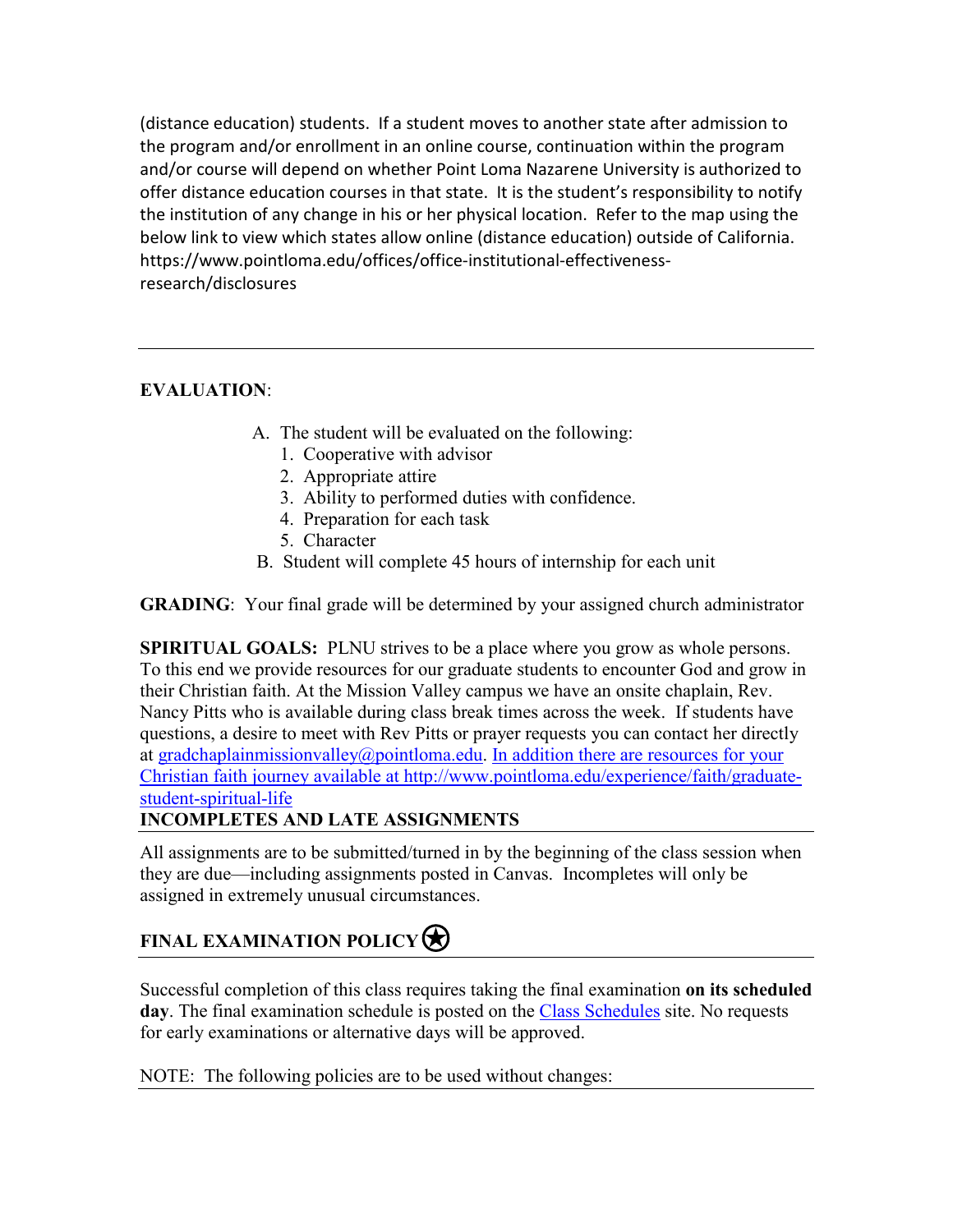# **PLNU COPYRIGHT POLICY**

Point Loma Nazarene University, as a non-profit educational institution, is entitled by law to use materials protected by the US Copyright Act for classroom education. Any use of those materials outside the class may violate the law.

# **PLNU ACADEMIC HONESTY POLICY**

Students should demonstrate academic honesty by doing original work and by giving appropriate credit to the ideas of others. Academic dishonesty is the act of presenting information, ideas, and/or concepts as one's own when in reality they are the results of another person's creativity and effort. A faculty member who believes a situation involving academic dishonesty has been detected may assign a failing grade for that assignment or examination, or, depending on the seriousness of the offense, for the course. Faculty should follow and students may appeal using the procedure in the university Catalog. See [Academic Policies](http://catalog.pointloma.edu/content.php?catoid=18&navoid=1278) for definitions of kinds of academic dishonesty and for further policy information.

# **PLNU ACADEMIC ACCOMMODATIONS POLICY**

If you have a diagnosed disability, please contact PLNU's Disability Resource Center (DRC) to demonstrate need and to register for accommodation by phone at 619-849-2486 or by e-mail at [DRC@pointloma.edu.](mailto:DRC@pointloma.edu) See [Disability Resource Center](http://www.pointloma.edu/experience/offices/administrative-offices/academic-advising-office/disability-resource-center) for additional information.

## **PLNU ATTENDANCE AND PARTICIPATION POLICY**⍟

Regular and punctual attendance at all classes is considered essential to optimum academic achievement. If the student is absent from more than 10 percent of class meetings, the faculty member can file a written report which may result in de-enrollment. If the absences exceed 20 percent, the student may be de-enrolled without notice until the university drop date or, after that date, receive the appropriate grade for their work and participation. See [Academic Policies](http://catalog.pointloma.edu/content.php?catoid=18&navoid=1278) in the Undergraduate Academic Catalog.

Catalog for definitions of kinds of academic dishonesty and for further policy information.

### **PLNU ACADEMIC ACCOMMODATIONS POLICY**

If you have a diagnosed disability, please contact Jean Moncada in the Center for Student Success (CSS) within the first two weeks of class to demonstrate need and to register for accommodation by phone at (619) 563-2849 or by e-mail at  $\frac{\text{imoncada}(a) \text{point} \cdot \text{dom.}}{\text{odd}}$ . Ask your academic advisor or program director for any additional accommodation information.

## **PLNU ATTENDANCE AND PARTICIPATION POLICY**

Regular and punctual attendance at all classes is considered essential to optimum academic achievement. If the student is absent from more than 10 percent of class